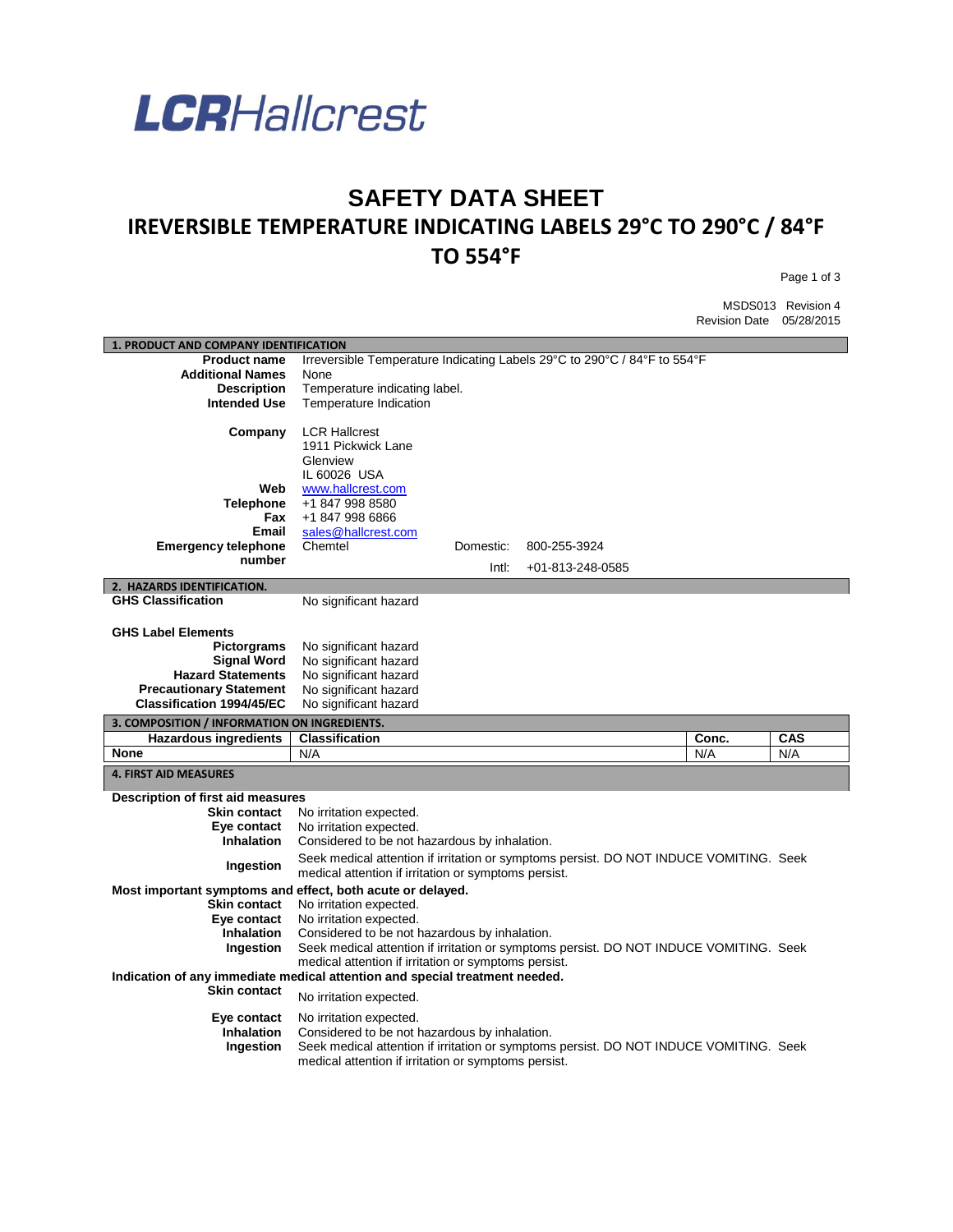| <b>5. FIRE FIGHTING MEASURES</b>                                                                                                                                        |                                                                         |  |  |
|-------------------------------------------------------------------------------------------------------------------------------------------------------------------------|-------------------------------------------------------------------------|--|--|
| <b>Extinguishing Media</b>                                                                                                                                              | Use extinguishing media appropriate to the surrounding fire conditions. |  |  |
| Specific hazards arising from<br>the chemical                                                                                                                           | Burning produces irritating, toxic and obnoxious fumes.                 |  |  |
| Special protective actions for<br>fire-fighters                                                                                                                         | Wear suitable respiratory equipment when necessary.                     |  |  |
| <b>6. ACCIDENTAL RELEASE MEASURES</b>                                                                                                                                   |                                                                         |  |  |
| <b>Personal Precautions, protective</b>                                                                                                                                 |                                                                         |  |  |
| equipment and emergency<br>procedures                                                                                                                                   | No specific clean up requirements.                                      |  |  |
| <b>Environmental Precautions</b><br>No environmental requirements.                                                                                                      |                                                                         |  |  |
| Methods and material for<br>Sweep up.<br>containment and cleaning up                                                                                                    |                                                                         |  |  |
| 7. HANDLING AND STORAGE                                                                                                                                                 |                                                                         |  |  |
| Individual protection measures<br>No precautions required to be mentioned.<br>Conditions for safe storage, including<br>Keep in a cool, dry area.<br>incompatibilities: |                                                                         |  |  |
| 8. EXPOSURE CONTROLS / PERSONAL PROTECTION                                                                                                                              |                                                                         |  |  |
| <b>Environmental Exposure</b><br>Ensure adequate ventilation of the working area.<br><b>Controls</b>                                                                    |                                                                         |  |  |
| 9. PHYSICAL AND CHEMICAL PROPERTIES                                                                                                                                     |                                                                         |  |  |
| Appearance                                                                                                                                                              | Self adhesive plastic label.                                            |  |  |
| <b>Colors</b>                                                                                                                                                           | Various colors according to type.                                       |  |  |
| Odor                                                                                                                                                                    | None                                                                    |  |  |
| <b>Odor threshold</b>                                                                                                                                                   | N/A                                                                     |  |  |
| рH                                                                                                                                                                      | N/A                                                                     |  |  |
| <b>Melting Point/Freezing Point</b><br><b>Initial Boiling Point and</b>                                                                                                 | No testing available.                                                   |  |  |
| <b>Boiling Range</b>                                                                                                                                                    | N/A                                                                     |  |  |
| <b>Flash Point</b>                                                                                                                                                      | No testing available.                                                   |  |  |
| <b>Evaporation rate</b>                                                                                                                                                 | No testing available.                                                   |  |  |
| <b>Flammability</b>                                                                                                                                                     | No testing available.                                                   |  |  |
| <b>Upper/Lower Flammability or</b>                                                                                                                                      | No testing available.                                                   |  |  |
| <b>Explosive Limits</b>                                                                                                                                                 |                                                                         |  |  |
| <b>Vapor Pressure</b>                                                                                                                                                   | No testing available.                                                   |  |  |
| <b>Solubility</b>                                                                                                                                                       | Insoluble in water.                                                     |  |  |
| <b>10. STABILITY AND REACTIVITY</b>                                                                                                                                     |                                                                         |  |  |
| <b>Reactivity</b><br><b>Chemical Stability</b>                                                                                                                          | Stable under normal conditions.<br>Stable under normal conditions.      |  |  |
| <b>Possibility of hazardous</b>                                                                                                                                         | No Significant Hazard.                                                  |  |  |
| reactions                                                                                                                                                               |                                                                         |  |  |
| <b>Conditions to avoid</b>                                                                                                                                              | No Significant Hazard.                                                  |  |  |
| Incompatible materials                                                                                                                                                  | No Significant Hazard.                                                  |  |  |
| <b>Hazardous Decomposition</b>                                                                                                                                          | No Significant Hazard.                                                  |  |  |
| <b>Products</b>                                                                                                                                                         |                                                                         |  |  |
| <b>11. TOXICOLOGICAL INFORMATION</b>                                                                                                                                    |                                                                         |  |  |
| <b>Toxilogical Information</b>                                                                                                                                          |                                                                         |  |  |
|                                                                                                                                                                         |                                                                         |  |  |
| <b>No Hazardous Components</b><br><b>Skin corrosion/irritation</b>                                                                                                      | No test data available                                                  |  |  |